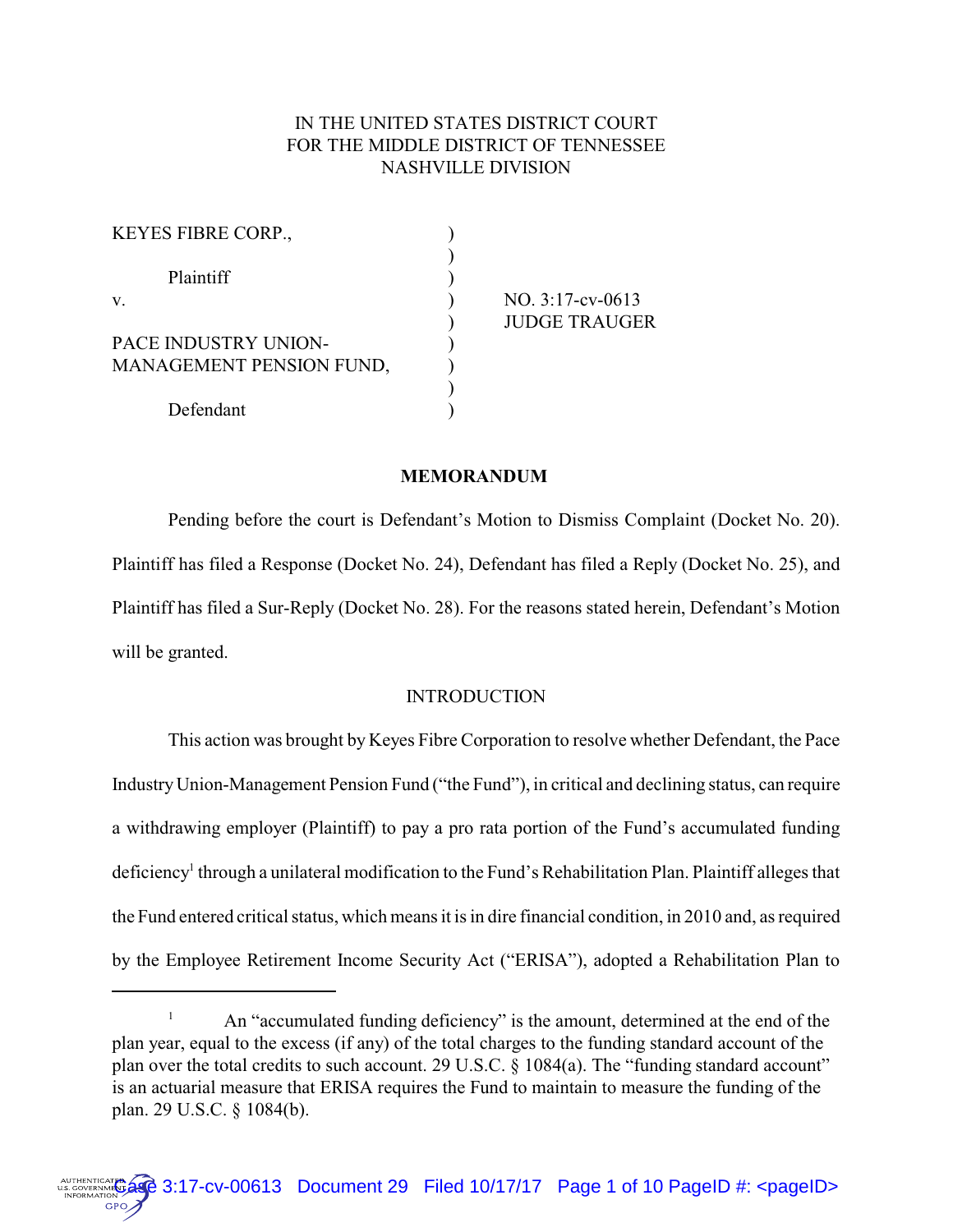forestall insolvency.<sup>2</sup> A rehabilitation plan consists of actions, such as reductions in plan expenditures, reductions in future benefit accruals, and increases in contribution rates, designed to improve the fund's financial outlook. *WestRock RKT Co. v. Pace Industry Union-Management Pension Fund*, 856 F.3d 1320, 1322 (11<sup>th</sup> Cir. 2017).

Plaintiff asserts that, in 2012, Plaintiff and its employees' union negotiated a renewed collective bargaining agreement ("CBA"), in which Plaintiff agreed to continue participation in the Fund and also agreed to the Fund's 2010 Rehabilitation Plan.<sup>3</sup> *See* Docket No. 1-2 (Article 23 of the CBA). Plaintiff claims that, in 2013,<sup>4</sup> the Fund's trustees amended the 2010 Rehabilitation Plan to include the following language: "In addition, in the event an Employer withdraws during a Plan Year when the Fund has an accumulated funding deficiency, as determined under Section 304 of ERISA, the Employer shall be responsible for its pro rata share of such deficiency in addition to any withdrawal liability determined under Section 4211 of ERISA." Plaintiff contends that it never agreed to be bound to any amendment to the 2010 Rehabilitation Plan.

Plaintiff withdrew from the Fund in 2016 when its CBA expired. Plaintiff alleges that the Fund has demanded payment from Plaintiff of a portion of the Fund's accumulated funding deficiency in accordance with its 2013 amendment to the Rehabilitation Plan. Plaintiff claims that

<sup>&</sup>lt;sup>2</sup> ERISA sets forth two types of rehabilitation plans. The first is to enable the plan to cease to be in critical status by the end of the rehabilitation period. 29 U.S.C. § 1085(e)(3)(i). The second, the one chosen by Plaintiff, includes "reasonable measures to emerge from critical status at a later date or to forestall possible insolvency." 29 U.S.C. § 1085(e) (3)(ii).

<sup>3</sup> Plaintiff argues that it agreed "to comply with" the 2010 Rehabilitation Plan, but the CBA states merely that Plaintiff agreed to the Fund's 2010 Rehabilitation Plan.

Defendant asserts that the amendment was adopted in 2012, but this date is immaterial to the pending motion.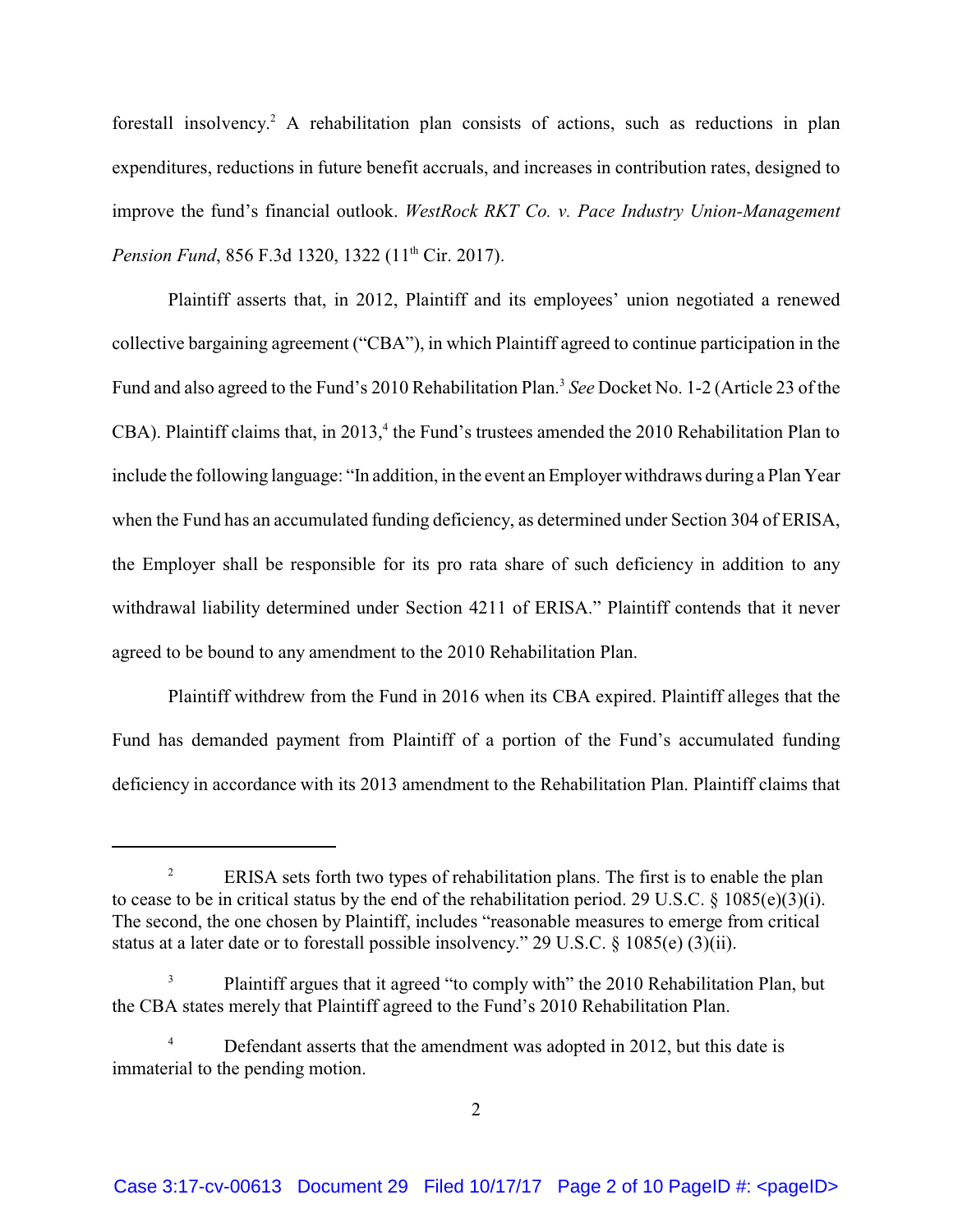requiring it to pay this pro rata portion of the accumulated funding deficiency violates ERISA. Plaintiff also asserts that, because this action requires the court to interpret and apply the language of a CBA, federal question jurisdiction exists under the Labor Management Relations Act ("LMRA"), 29 U.S.C. § 185. In its Response to Defendant's Motion, Plaintiff claims that "[a]t base, this case is about whether the Fund can unilaterally alter - through the 2013 Amendment - a contractual commitment to comply with the 2010 Rehabilitation Plan." Plaintiff then asserts that the court can and should assess whether the Fund can impose the 2013 Amendment under the LMRA and whether the Fund can unilaterally impose the 2013 Amendment against Plaintiff under ERISA.

Defendant asks the court to dismiss this action, arguing that ERISA does not authorize an employer to bring suit to challenge an aspect of a fund's duly-adopted rehabilitation plan. Following Plaintiff's Response brief, in which Plaintiff asserts that its claims also involve the LMRA, Defendant argues that Plaintiff has not sufficiently pled a claim under the LMRA, that any adjudication of the CBA in this case under the LMRA would not resolve the dispute, and that Plaintiff cannot bring a declaratoryjudgment action under the LMRA to challenge the validity of the amended Rehabilitation Plan.

### MOTIONS TO DISMISS

For purposes of a motion to dismiss, the court must take all of the factual allegations in the complaint as true. *Ashcroft v. Iqbal*, 129 S.Ct. 1937, 1949 (2009). To survive a motion to dismiss, a complaint must contain sufficient factual matter, accepted as true, to state a claim to relief that is plausible on its face. *Id*. A claim has facial plausibility when the plaintiff pleads factual content that allows the court to draw the reasonable inference that the defendant is liable for the misconduct alleged. *Id*. Threadbare recitals of the elements of a cause of action, supported by mere conclusory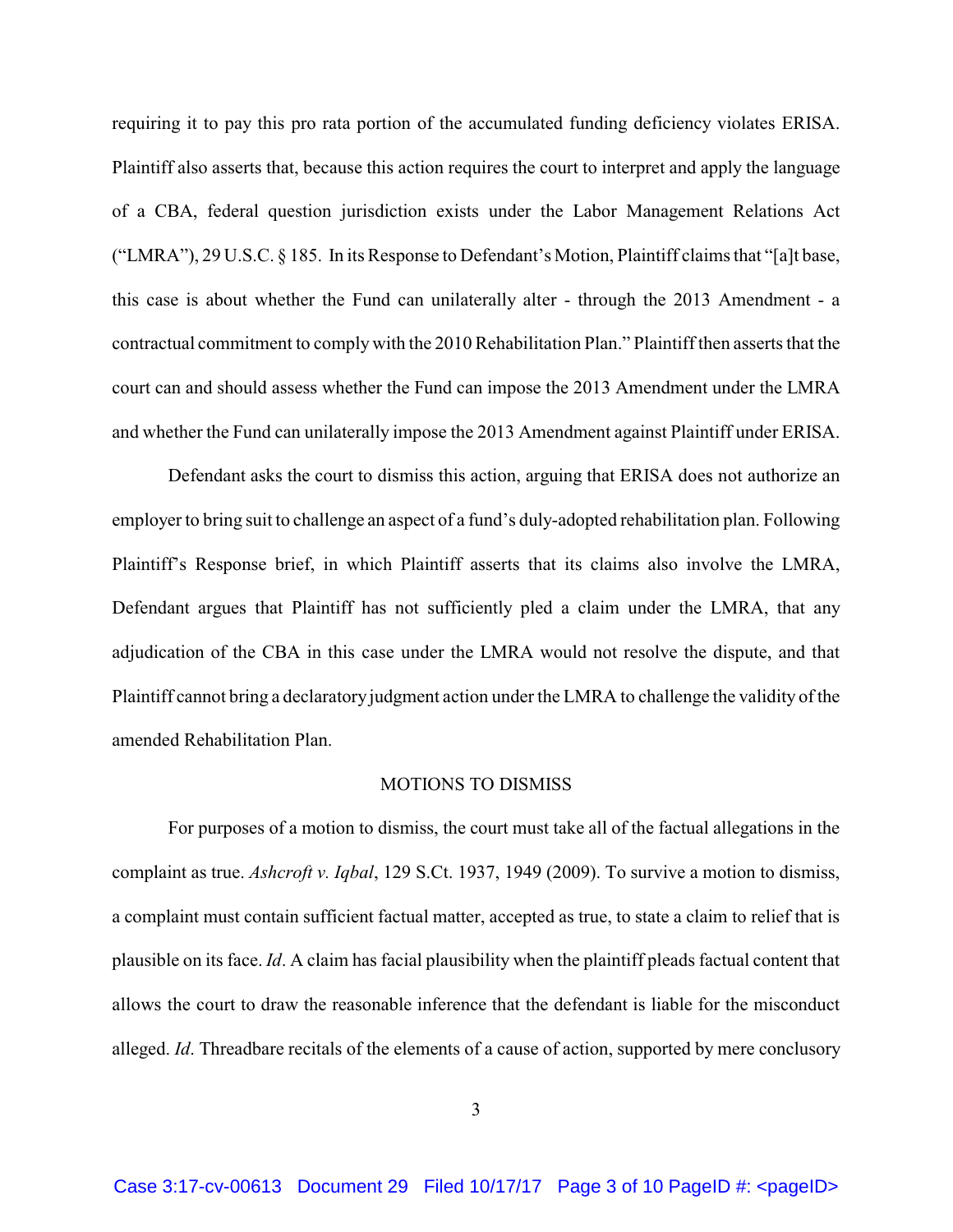statements, do not suffice. *Id*.When there are well-pleaded factual allegations, a court should assume their veracity and then determine whether they plausibly give rise to an entitlement to relief. *Id*. at 1950. A legal conclusion couched as a factual allegation need not be accepted as true on a motion to dismiss, nor are recitations of the elements of a cause of action sufficient. *Fritz v. Charter Township of Comstock*, 592 F.3d 718, 722 (6th Cir. 2010).

## DECLARATORY JUDGMENTS

The Complaint states that Plaintiff brings this claim for declaratory relief pursuant to 28 U.S.C. §§ 2201 and 2202. The Declaratory Judgment Act authorizes federal courts to declare the rights and other legal relations of any interested party seeking such declaration, without granting further relief. 28 U.S.C. § 2201; *Emergency Medical Care Facilities v. BlueCross BlueShield of Tenn., Inc.*, 2017 WL 237650 at \* 9 (W.D. Tenn. Jan. 19, 2017). But Section 2201 does not create an independent cause of action. *Davis v. United States*, 499 F.3d 590, 594 (6 th Cir. 2007). The point of the Declaratory Judgment Act is to create a remedy for a *preexisting* right enforceable in federal court. It does not provide an independent basis for federal subject matter jurisdiction. *Emergency Medical Care* at \* 9. Thus, Plaintiff must allege another basis for subject matter jurisdiction in federal court. Defendant contends that Plaintiff has not alleged a cognizable federal cause of action.

## CONSTITUTIONAL CLAIM

Plaintiff, for the first time, argues in response to Defendant's Motion, that granting the Fund's Motion would "provoke" constitutional concerns. There is no claim in the Complaint that Defendant's actions or inactions violate the Constitution. The court will not consider this argument.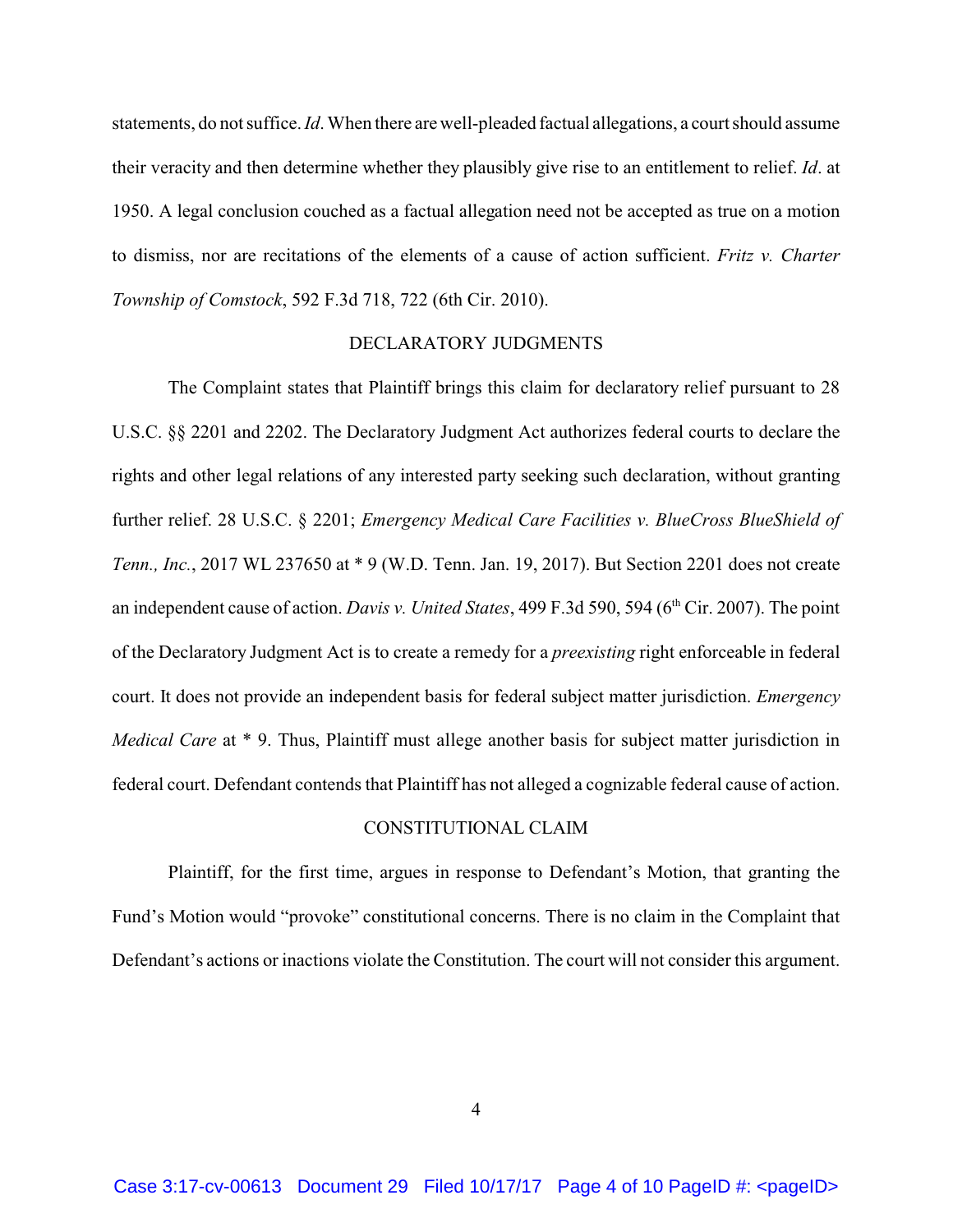#### ERISA

Congress enacted ERISA "to promote the interests of employees and their beneficiaries in employee benefit plans and to protect contractually defined benefits." *Girl Scouts of Middle Tennessee, Inc. v. Girl Scouts of the U.S.A., 770 F.3d 414, 418 (6<sup>th</sup> Cir. 2014). ERISA provides* comprehensive regulation of employee welfare and pension benefit plans, including administrative oversight, criminal sanctions, and a comprehensive civil enforcement scheme. *Id*. The civil enforcement mechanisms permit participants, beneficiaries, and fiduciaries to pursue claims concerning employee benefits and rights. *Id*. (citing 29 U.S.C. § 1132). For multi-employer plans, employers are permitted to bring some specific claims based on withdrawal from, or termination of, pension plans. *Id*.; 29 U.S.C. § 1451(a)(1). In addition, in the case of a multi-employer plan that has been certified to be in endangered or critical status, an employer may bring an action to compel the plan to adopt a rehabilitation plan or to update or comply with the terms of the rehabilitation plan. 29 U.S.C. § 1132(10).

Thus, the grant of federal jurisdiction for ERISA litigation is limited to suits by certain parties. 29 U.S.C. § 1132. Congress limited employers' rights because ERISA was enacted to protect employees' retirement income. *WestRock*, 856 F.3d at 1323. Courts have refused to find implied causes of action beyond those explicitly provided for in the ERISA statute. *See, e.g., Whitworth Bros. Storage Co. v. Central States, Southeast & Southwest Areas Pension Fund*, 794 F.2d 221, 228 (6th Cir. 1986). In that case, the court stated that, "when the statute specificallyprovides certain remedies,

5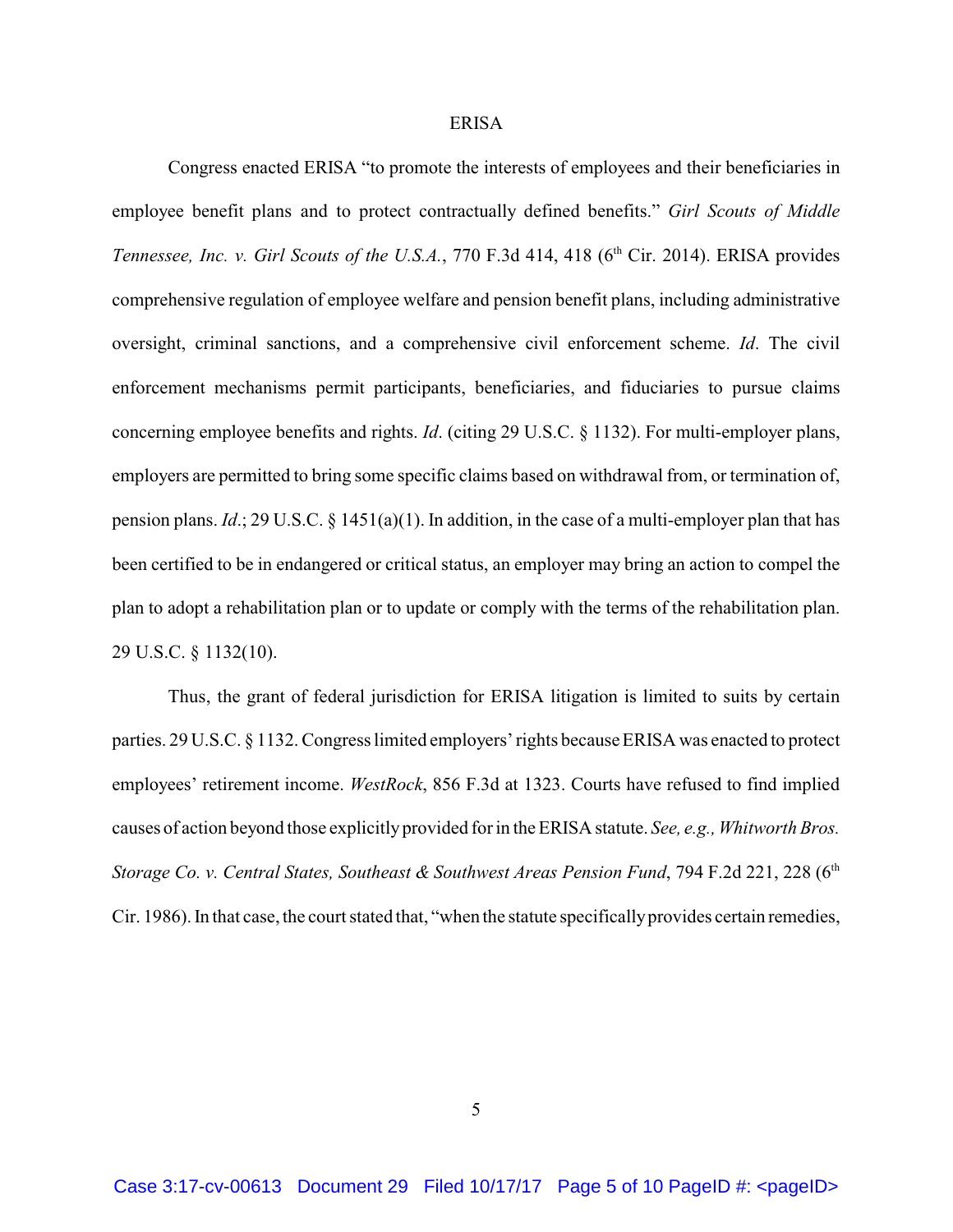the courts should not expand the statute to encompass other remedies." *Id.* at 230.<sup>5</sup> Defendant argues that ERISA does not provide a cause of action for the employer in this case.

ERISA does provide narrow, specific causes of action for employers to challenge certain alleged behavior by the Fund. As indicated above, ERISA provides limited causes of action for employers under 29 U.S.C. § 1451(a)(1) and 29 U.S.C. § 1132(10). Plaintiff has not alleged either of these statutes as bases for its causes of action. In fact, Plaintiff specifically states, in its Response, that it is *not* challenging the 2013 Amendment under 29 U.S.C. §§ 1132 and 1451.

Plaintiff has not cited to any part of ERISA that provides a cause of action for an employer to challenge an amendment to a rehabilitation plan that has been adopted, updated and complied with by the Fund. Neither does Plaintiff cite to anything else in ERISA that suggests an employer has a role to play when the Fund enacts "reasonable measures" under 29 U.S.C. § 1085(e)(3)(ii). *See WestRock*, 856 F.3d at 1325. The Sixth Circuit has held that Congress' decision not to include employers was intentional. *Girl Scouts*, 770 F.3d at 422. Plaintiff's claim does not fall within the narrow, specific provisions by which an employer may bring a cause of action under ERISA. For example, this is not an action to compel the Fund to adopt a rehabilitation plan or to update or comply with the terms of its rehabilitation plan.

In response to Defendant's Motion to Dismiss, Plaintiff argues that the court can create a federal common law cause of action under ERISA in this case. Citing *Whitworth* , Plaintiff contends that, if the Sixth Circuit is willing to create a federal common law cause of action for an employer

<sup>&</sup>lt;sup>5</sup> The *Whitworth* court recognized a limited right of action under federal common law for equitable restitution of mistaken payments. *See Girls Scouts*, 770 F.3d at 423. "The common law right recognized in *Whitworth* is limited by ERISA provisions permitting refunds of excess contributions only when there is a mistake of fact or law." *Id*.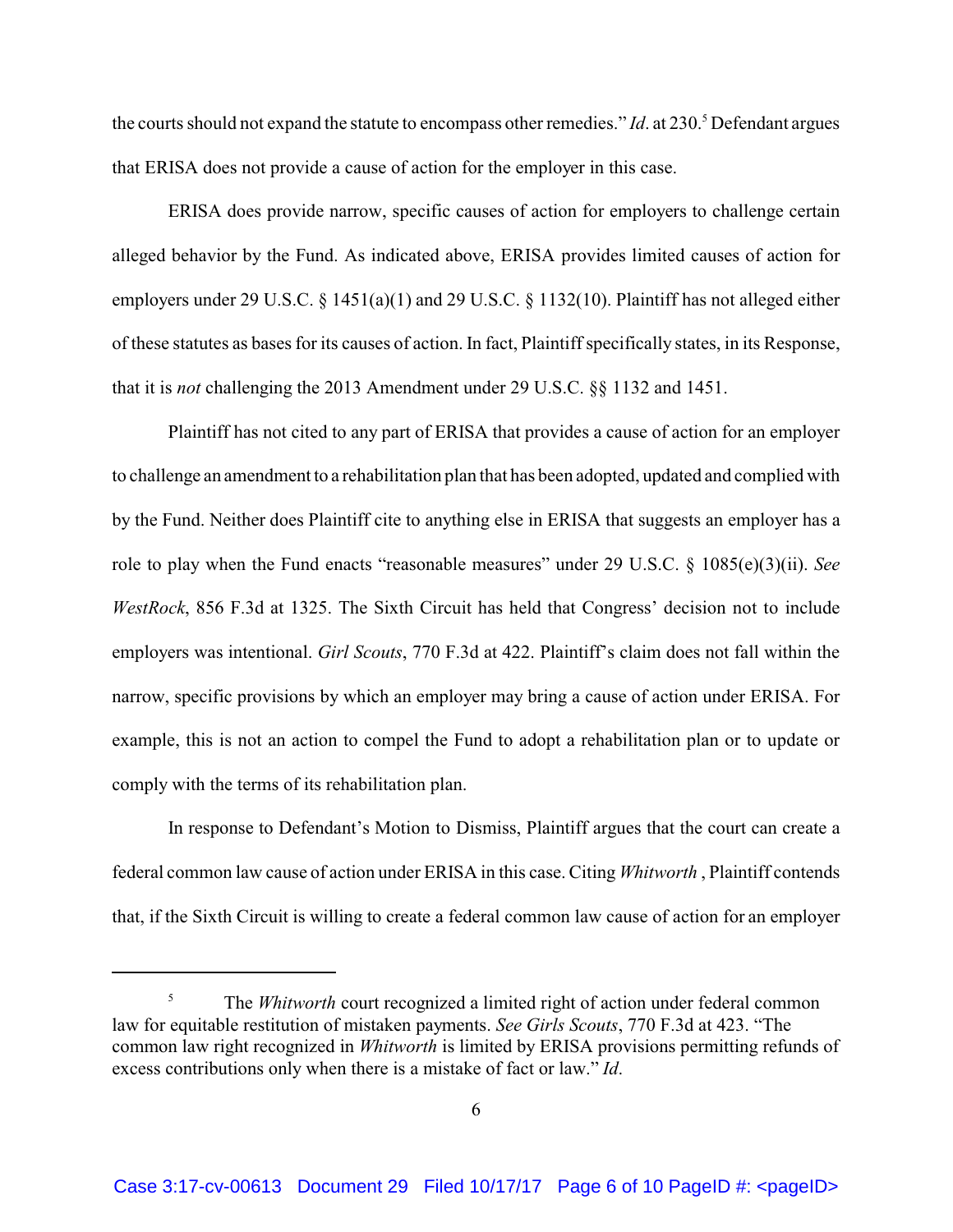to seek restitution of money mistakenly paid, it should also allow a claim about the propriety of the Fund's demand for money from an employer in this instance. The *Whitworth* court found that ERISA provided neither an express nor an implied cause of action for the plaintiff employer, but it held that preemption of state law by ERISA required application of federal law to the employer's restitution claim, so federal jurisdiction existed.<sup>6</sup> *Whitworth* , 794 F.3d at 232-33. Plaintiff's claim is not a claim for restitution. There is no state court action.

The Sixth Circuit has construed the *Whitworth* holding narrowly. *Girl Scouts*, 770 F.3d at 422-23. "The common law right recognized in *Whitworth* is limited by the ERISA provisions permitting refunds of excess contribution only when there is a mistake of fact or law." *Id*. at 423; *see also Girl Scouts of Middle Tennessee, Inc. v. Girl Scouts of the United States of America*, 2013 WL 12099294 at \* 4 (M.D. Tenn. Oct. 11, 2013) ("Subsequent interpretations of *Whitworth* appear to have limited its applicability to recovery of mistaken contributions under § 403 of ERISA.")

In *Girl Scouts*, the Sixth Circuit noted that federal common law is developed under ERISA only in those instances in which ERISA is silent or ambiguous. *Girl Scouts*, 770 F.3d at 420. There, the plaintiff was asserting that the defendant breached its contractual obligations by amending the ERISA plan (not the rehabilitation plan) without Plaintiff's consent. The court found that ERISA was not silent as to breach of contract claims. *Id*. Here, as there, Plaintiff's claims could be brought under ERISA's provisions if Plaintiff were a party permitted to enforce them. ERISA provides for civil enforcement of its provisions under 29 U.S.C. § 1132 and provides that certain parties (participants,

<sup>&</sup>lt;sup>6</sup> The court based its exception on 29 U.S.C. § 1103(c)(2)(A)(ii), which provides that, in the case of a contribution made by an employer to a multi-employer fund by mistake of fact or law, ERISA does not prohibit the return of such contribution or payment to the employer. *Whitworth* , 794 F.3d at 225.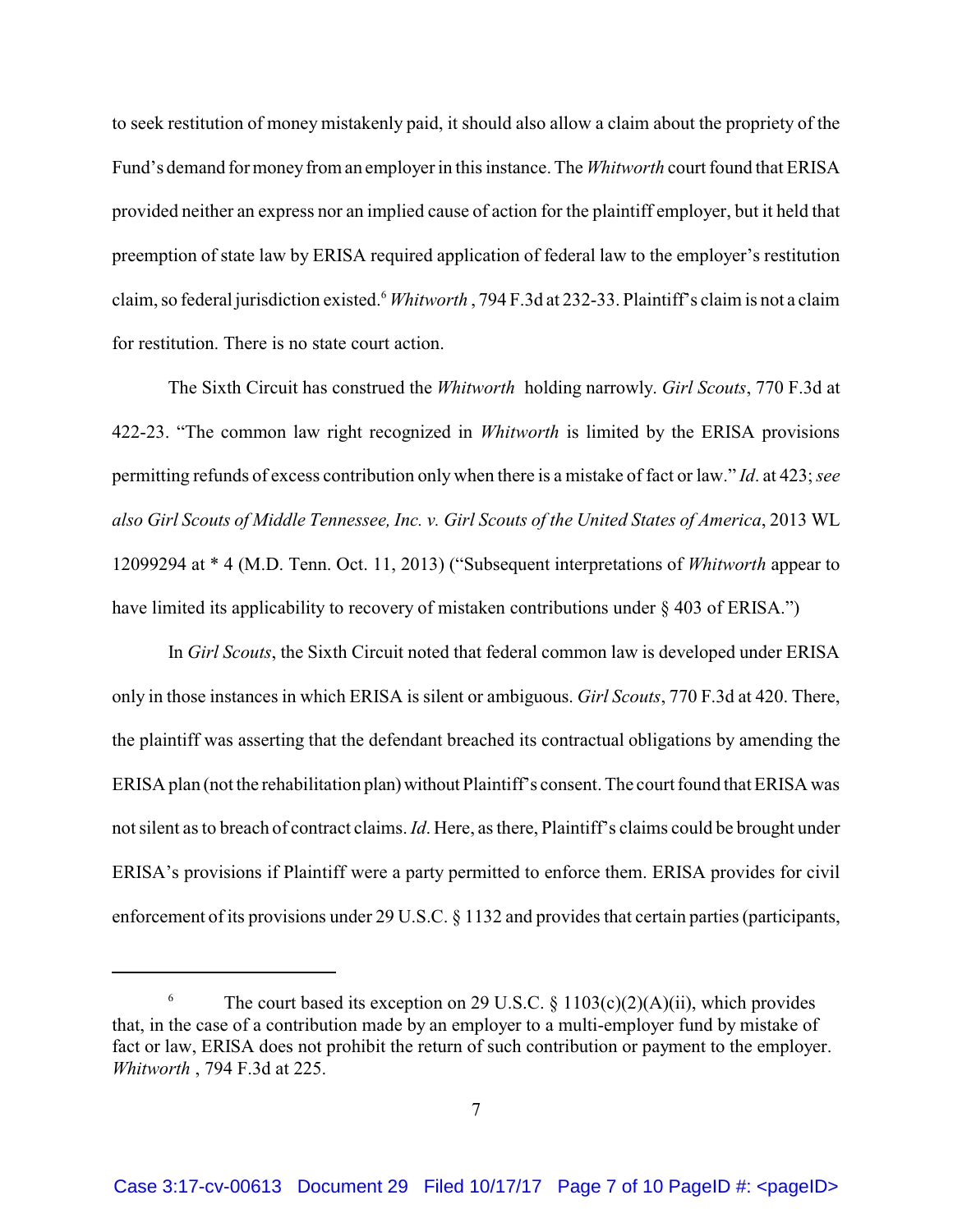beneficiaries, plan fiduciaries and the Secretary of Labor) may bring an action for violations. That list is exclusive. *Id*. at 421. As noted in *Whitworth* , Congress intended to limit the parties who could maintain actions pursuant to 29 U.S.C. § 1132. *Id*. ERISA is far from silent on the contractual claims Plaintiff alleges. *Girl Scouts*, 770 F.3d at 421.

Plaintiff contends that it may bring a "mirror-image" claim under ERISA to obtain a declaratory judgment before Defendant's threatened action to collect the money it is demanding. In *The Painting Co. v. District Council No. 9,* 2008 WL 4449262 (S.D. Ohio Sept. 30, 2008), the court faced the question of whether an employer, a non-enumerated party under Section 1132(e), can bring an action for declaratory judgment under ERISA if the declaratory judgment defendant could have brought such an action. That court held: "Under the law of this circuit and the United States, an employer cannot bring such an action." *Id*. at \* 10 (citing *Great Lakes Steel v. Deggendorf*, 716 F.2d 1101 (6<sup>th</sup> Cir. 1983) and *Whitworth*, 794 F.2d at 228).

As noted by the *Painting Co.* court, in cases like *Rodriguez v. Tenn. Laborers Health and Welfare Fund*, 463 F.3d 473 (6<sup>th</sup> Cir. 2006), the courts stated that they must determine whether they would have jurisdiction over the threatened claim in order to determine whether theyhad jurisdiction over the declaratory judgment action; but all of those cases involved declaratory judgment plaintiffs who were enumerated parties in Section 1132(e), empowered to bring an action in the district court under ERISA. *Painting Co.*, 2008 WL4449262 at \* 10; *see also Weigandt v. Farm Bureau Gen. Ins. Co. of Mich.*, 54 F.Supp.3d 756 (E.D. Mich. 2014) (declaratory judgment plaintiff was a participant).<sup>7</sup> Employers, such as Keyes Fiber, are not enumerated parties under ERISA.

<sup>7</sup> In *Newpage Wisconsin System, Inc. v. United Steel, Paper & Forestry, Rubber,* Manufacturing, *Energy Allied Industrial and Service Workers Int'l. Union*, 651 F.3d 775 (7<sup>th</sup> Cir. 2011), cited by Plaintiff, one of the declaratory judgment plaintiffs was the ERISA benefit plan.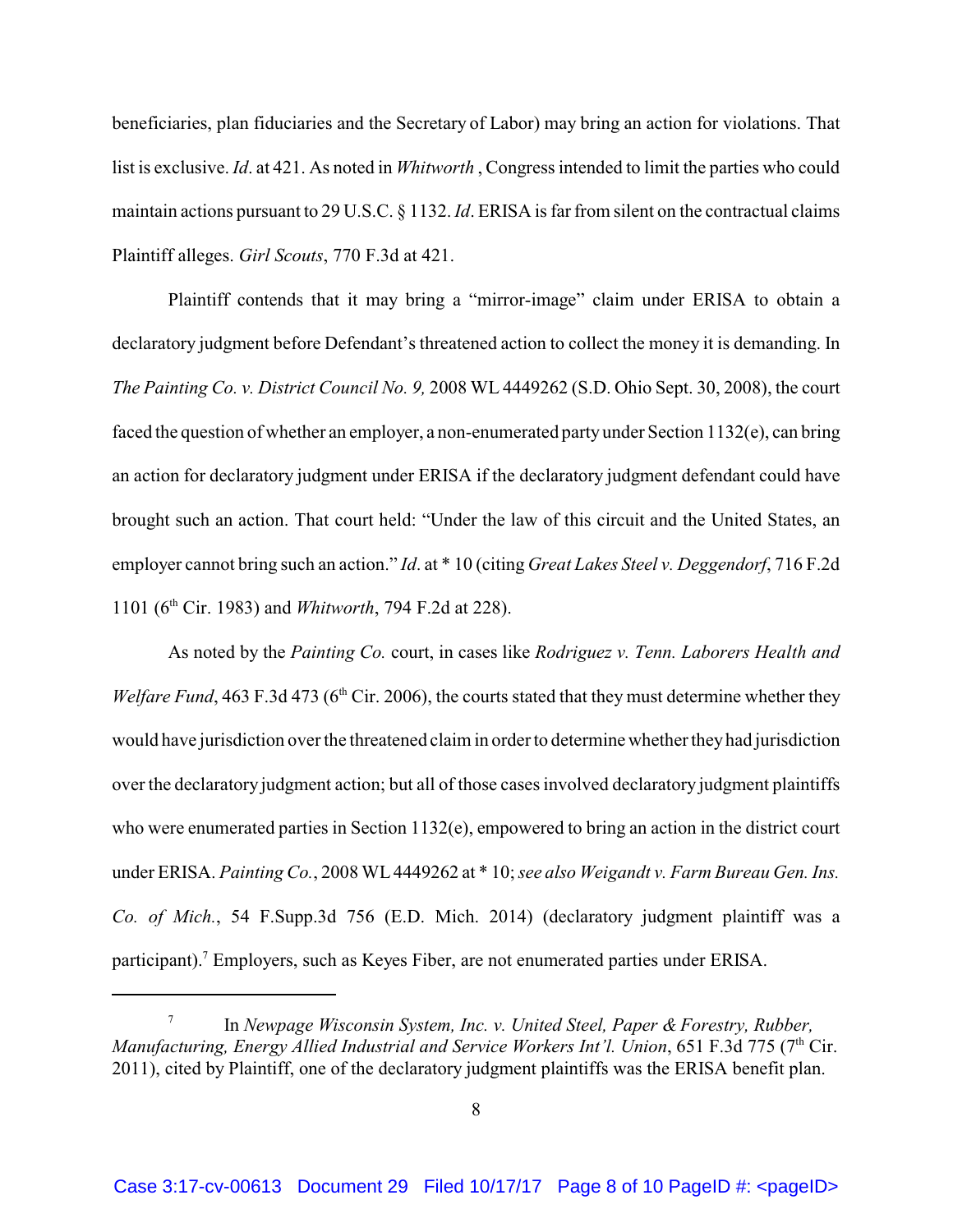For these reasons, the court finds that it has no subject matter jurisdiction over Plaintiff's ERISA claims, and those claims will be dismissed.

### LMRA

Plaintiff's Complaint alleges that the court also has federal jurisdiction under the LMRA, specifically 29 U.S.C. § 185, which provides that suits for violation of contracts between an employer and a labor organization may be brought in any district court of the United States having jurisdiction of the parties. 29 U.S.C. § 185(a). Plaintiff, in response to Defendant's Motion, has argued that Defendant waived any right to move for dismissal of its LMRA claim by failing to argue it in this Motion. Defendant, on the other hand, contends that the single mention of the LMRA as a basis for federal jurisdiction does not constitute a "well-pled allegation under the LMRA" or fair notice to Defendant of the grounds upon which Plaintiff's claim rests. Finding the only cause of action in the Complaint was Plaintiff's assertion that the Fund's 2013 Amendment violates three provisions of ERISA, not the LMRA, Defendant contends it did not perceive there to be an LMRA claim.

Plaintiff's Complaint refers to the LMRA only once, as noted above, for jurisdictional purposes. Plaintiff argues that its references to the CBA are all allegations of LMRA violations as well as ERISA violations, even though the allegations do not specifically say so. Neither Count I (Declaratory Judgment) in the Complaint nor the prayer for relief asks the court to make any finding under the LMRA. Indeed, nowhere in the Complaint is there an allegation that the 2013 Amendment violated the LMRA. The Complaint contends that the 2013 Amendment contravenes ERISA. It does not allege that the 2013 Amendment contravenes the LMRA.